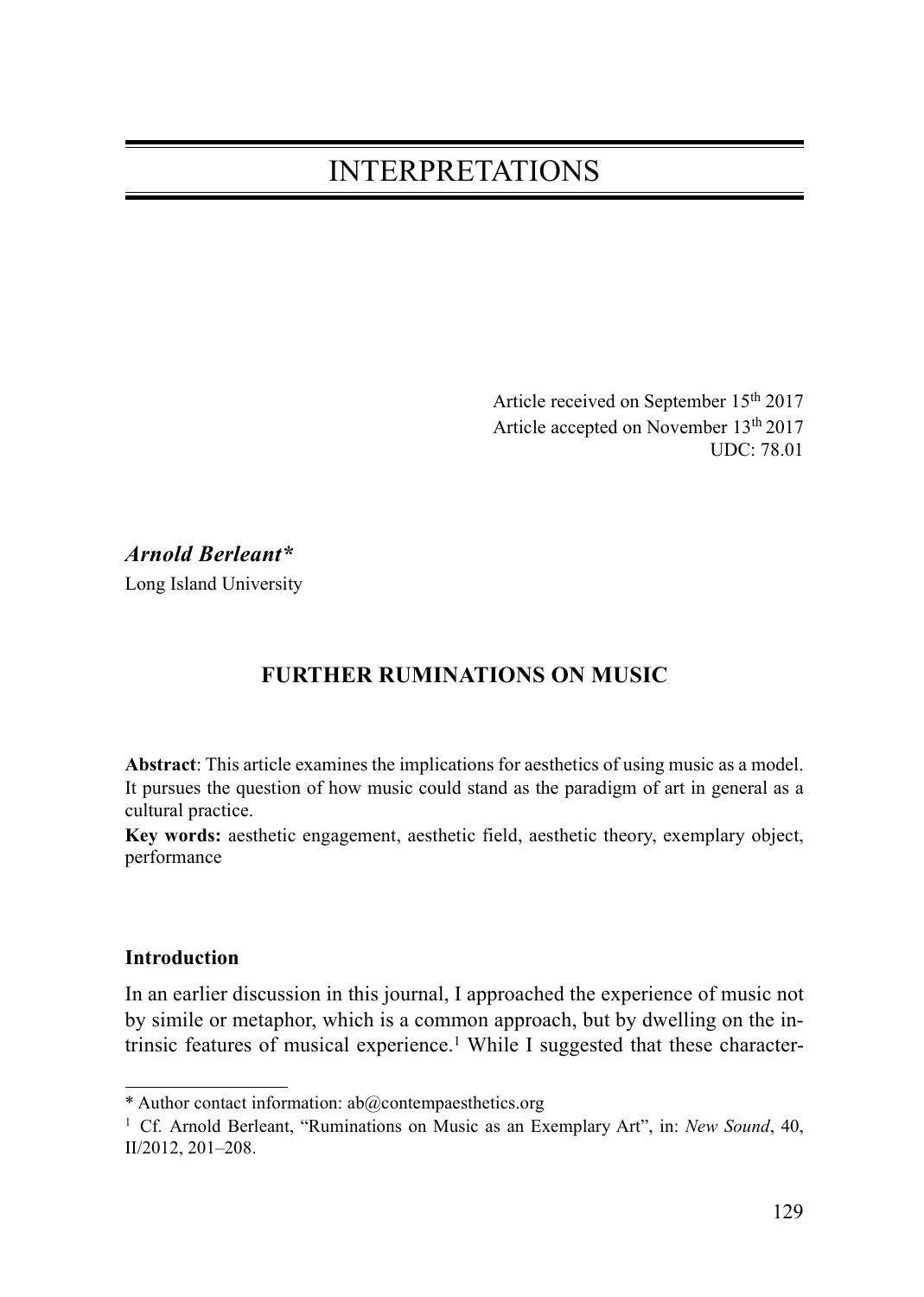istics are found in other arts, I would like to carry this inquiry forward in a more general direction by considering how music could stand as the paradigm of art in general as a cultural practice. How would we project an aesthetics, so to say, if we used music as our model? This is a suggestive question and its response has far-reaching implications for our understanding of arts other than music and for aesthetic theory in general.

Consider the usual way in which aesthetic appreciation is understood. Here the visual arts are taken as the model. We face a two-dimensional object  $-$  a painting or other graphic object, and we are invited to gaze at it from a respectful distance, contemplating it disinterestedly (following Kant) for its own sake alone, and using our knowledge of art history to help us grasp the visual array. How we understand this appreciative experience will vary with our educational and artistic background, leading us perhaps to apprehend what we are seeing as representation, to search for a social record or a meaning in the work, or to abstract it as a purely graphic presentation. Implicit here is the characteristic dualism of viewer as subject and the painting as contemplative object. This is a familiar model that is easily exported to other arts, albeit with occasional violence to the experience, as in confounding literature with a printed text, or in regarding sculpture as essentially two-dimensional to be contemplated from an intervening distance and, in yet another instance, considering architecture as a visual configuration of forms. The distortion implicit in the examples of sculpture and architecture is clear, when sculpture is deprived of its mass by being exhibited against a gallery wall and a building is torn from its physical complex and function and reduced to the surface, color, and planes of a visual object. Because of its elusive substantiality, music, fortunately, cannot be dematerialized so easily. It possesses body in the texture and mass of sound, and its distinctive temporality is multi-dimensional. Besides its forward movement, music may embody the coexistence of separate lines of sound, as in polyphony and the movement of inner voices and of the bass line in primarily homophonic music. Music also embodies the mnemonic presence of past sound and the auditory anticipation implicit in present sound. Indeed, music seems to lie beyond the paradigmatic configurations of visual art appreciation. There is no comparable object, no perceivable distance, no necessity to supply meaning and, indeed, no 'body' at all except as a metaphorical construction. Music thus requires its own ontology.

It would be helpful, then, to delineate the outlines of aesthetic appreciation using music as the paradigm. It is interesting how our very language leads us with metaphors toward conceptions that are visual and spatial. Searching for a place, a starting point, even a direction puts us in a physicalistic realm where the distinctive qualities of musical sound are, so to speak, out of place. Let me try to sketch this out.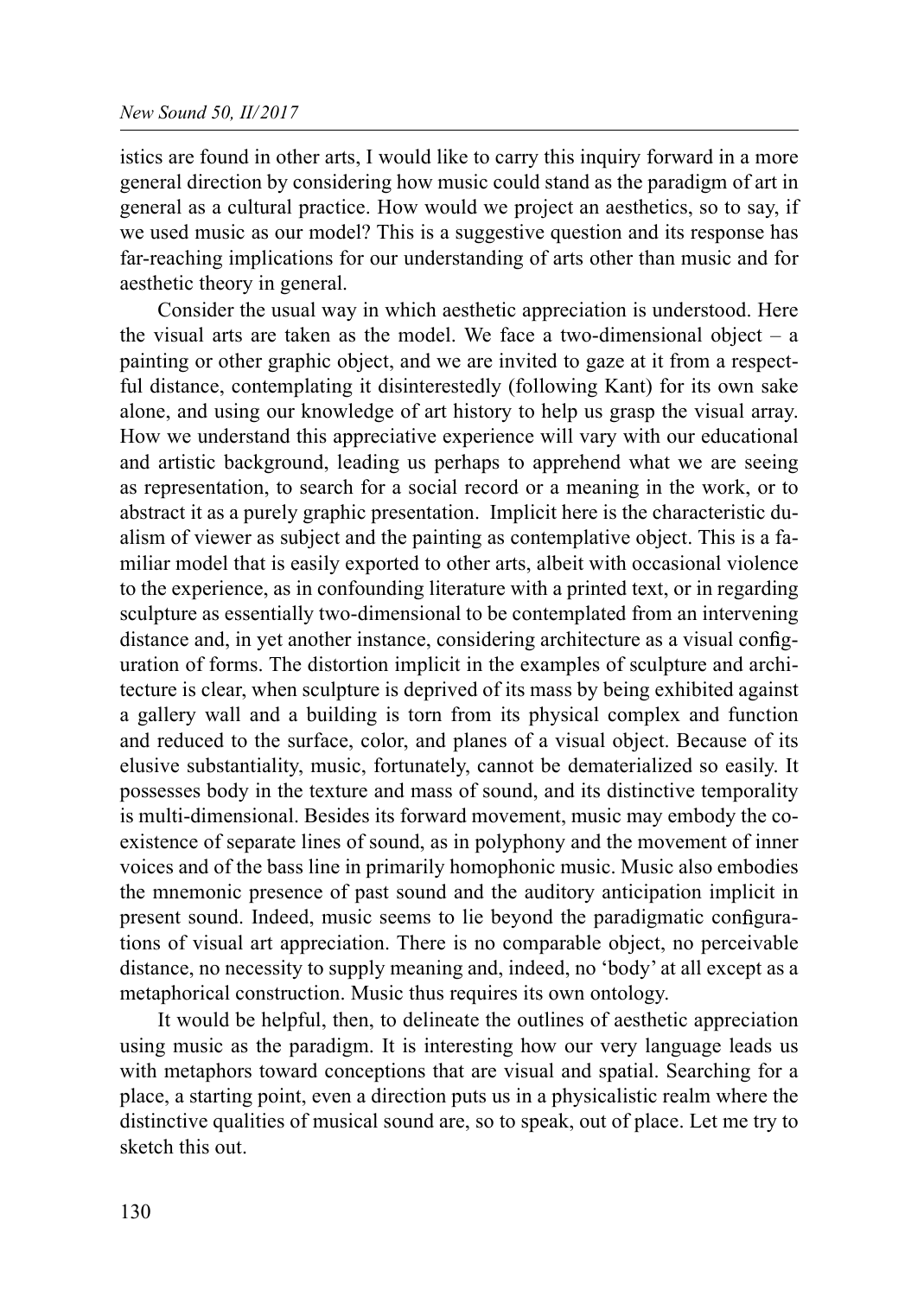#### The musical occasion

We cannot be far off if we start (and end) with the perception of sound. Although the physical explanations of sound and its reception are important for acoustic engineering and for the psychology of perception, the listener is ordinarily unaware or inattentive to them. Moreover, language to describe the auditory experience is not readily available and we seem obliged to take recourse in metaphor. What would a literal descriptive account look like? For while the basic material (so to speak) of music is sound, sound does not subsist in isolation. It is produced and heard on an occasion and in a situation.

What music requires is fourfold: an originator, an activator, acoustic phenomena, and a listener. These four functions may be combined in the same individual, such as a singer or a jazz improviser, but more usually, as in a classical concert, music involves separate contributors. These four functions seem to be present on any musical occasion and may be called an aesthetic field.<sup>2</sup>

What is notable here is that these functions take place in a context of mutual interdependence to which each contributes but never stands alone. Thus the auditory function (the listener) cannot be separated from the sound or the performer or, indeed, the composer. Gone is the analytic-synthetic distinction; gone is the perceiver-object division. The musical event offers a distinctive context that is instantiated and realized on each occasion. Questions of identity, style, originality, and the like must be clarified with reference to the entire field. As Justus Buchler has observed, there are no simples, only complexes.<sup>3</sup>

It is illuminating to apply this model to the other arts. Of course, each art modality requires its own account, but many things become clearer, such as aesthetic appreciation and the identity and differences of the arts. Developing a descriptive analysis will give richness and resonance to our understanding of their values and the distinctive qualities of the various arts.

Music makes a special contribution to our understanding of aesthetic experience and value. By its direct and powerful sensory presence, music returns us to the purity of perceptual experience. It offers compelling testimony to the perceptual mode depicted by the aesthetic field in contrast to the usual cognitive accounts, such as Kant's. For him, cognition underlies all three treatises, and he undertook to devise distinctions and categories to explain orders of beauty and pleasure even though there may be none.4 This is not to say that concepts and

<sup>&</sup>lt;sup>2</sup> See Arnold Berleant, *The Aesthetic Field: A Phenomenology of Aesthetic Experience*, Springfield, Ill., C.C. Thomas, 1970.

<sup>&</sup>lt;sup>3</sup> Cf. Justus Buchler, *The Metaphysics of Natural Complexes*, New York, Columbia University Press 1966.

<sup>4</sup> Cf. Immanuel Kant, Critique of Judgment, §5.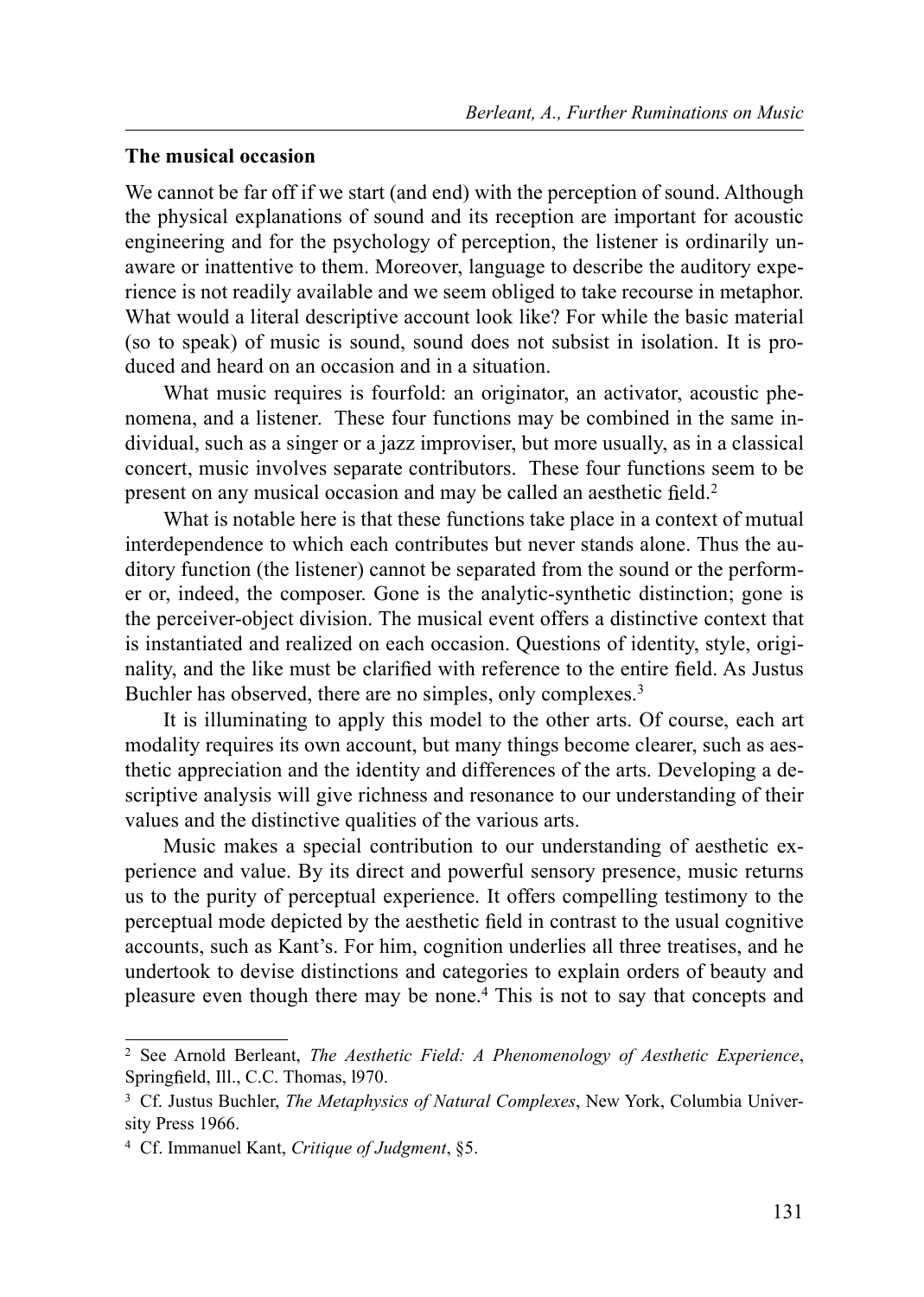distinctions may not be useful but rather to affirm that they must be derived from perceptual experience, authenticated and dependent on such experience, not the other way around. Pursuing this line of thought, it becomes clear how frequently what Dewey called the philosophical fallacy is committed in thinking that we can control the world by cognizing it.<sup>5</sup> This is a strong temptation for many who are philosophically inclined and it is appalling how widespread is this tendency. Returning to the musical occasion, we have a complex situation of many factors and functions. Music is apprehended from a somewhat different perspective through the function of the composer from that of the performer, and similarly from the listener, although all four functions are present in each.

Applying this model to the other arts is equally illuminating. If we give the prime place to the perceptual experience of painting, for example, we recognize the interplay of creation and appreciation where the perceiver becomes active as a quasi-performer of the work, and matters of style and technique are meaningful as they affect perceptual experience. The same is the case with sculpture. In literature, where perception is almost entirely imaginative, the sensory presence is no less important as the reader collaborates with the author in the imaginative sensory evocation of the narrative.

This account of aesthetic experience as a complex field displays the inadequacy of disinterested contemplation as a model of aesthetic appreciation. With all four functions intricately entangled, there is no separation of listener or viewer and object. That is why I have been led to describe such appreciation as perceptual engagement, aesthetic engagement in the occasion.6

## A perspective on perspectives

While not yet widely recognized, this insight into perceptual experience has been explored from many directions over the past century. We can exemplify it concretely by the example of perspective in the visual arts. In his extended essay, "Reverse Perspective" (1920), the Russian scholar Pavel Florensky (1882–1937) took issue with the usual account of visual perspective that considers it an accurate rendering of visual perception.<sup>7</sup> It depicts, he argued, not

<sup>&</sup>lt;sup>5</sup> John Dewey, *Later Works*, 6:5 cf. 1:51. See Gregory Pappas, *John Dewey's Ethics: Democ*racy As Experience, Bloomington, Indiana University Press, 2008.

 $6$  This is developed in my book, *Art and Engagement* (Philadelphia, Temple University Press, 1991) and elaborated in subsequent writings. Cf. "What Is Aesthetic Engagement?", in: Contemporary Aesthetics, 2013, 12; Aesthetics in Action, International Yearbook of Aesthetics, Vol. 2014, 17–19.

<sup>7</sup> Florensky's studies centered on Russian icons but also included Renaissance painting. See Pavel Florensky, Beyond Vision, Essays on the Perception of Art (London, Reaktion Books, 2002).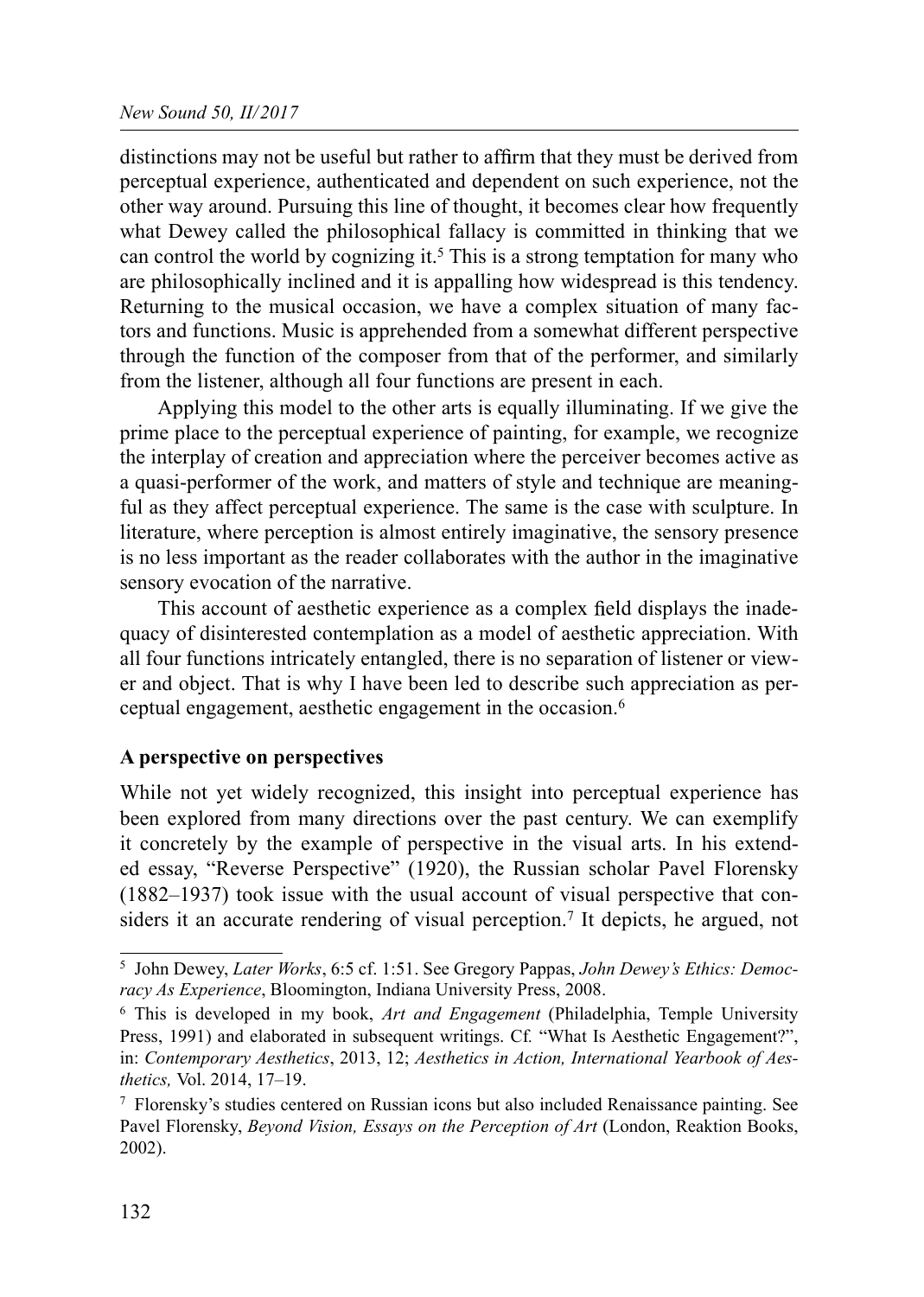our actual perception at all but only one of several possible, essentially symbolic renderings of visual reality. "[A] perspectival picture of the world is not a fact of perception, but merely a demand made in the name of certain considerations which, while they may be very powerful, are absolutely abstract.<sup>88</sup> Single point perspective is only one of several schemes of linear perspective for rendering space by abstracting from perceptual experience. There can be two, three, and four-point perspective, as well. Still other forms of perspective exist, such as aerial perspective, depicting distance by differences in tone, hue, and distinctness, as well as the extraordinary isometric perspective common in Asian art, in which proportions are not distorted but remain equal. Moreover, visual perception, taken alone, abstracts a single sensory channel for apprehending distance. As Florensky noted, "[l]eaving aside the olfactory, gustatory, thermal, aural and tactile spaces that have nothing in common with Euclidean space [...], we cannot overlook the fact that even visual space, the least removed from Euclidean space, turns out on closer inspection to be profoundly different from it".<sup>9</sup> In multiple ways, then, visual perspective is an abstraction from perceptual experience and not a literal rendering.

Pictorial perspective illustrates in specific ways what is true of perceptual experience in the other arts. While specific sense modalities predominate in some arts and different ones in others, the full range of perceptual sensibility is involved in varying proportions and degrees in all the arts. To bring this back to our starting point, the appreciation of music is an engaged somatic experience that can produce a heightened physical response involving heart beat, muscle tension, and proprioception overall, as well as perception in aural, visual, and haptic sensory modalities.

<sup>8</sup> Ibid., 250. [A perspectival artist] "is an observer who brings nothing of his own to the world, who cannot even synthesise his own fragmentary impressions, who, since he does not enter into a living interaction with the world and does not live in it, is not aware of this own reality either, although in his proud seclusion from the world he imagines himself to be that last instance. Yet on the basis of his own furtive experience he constructs all of reality, all of it, on the pretext of objectivity, squeezing it into what he has observed of reality's own differential. This is precisely how the world view of Leonardo, Descartes, and Kant grows out of the soil of the Renaissance; this is also how the visual art equivalent to this world view–perspective–arises." Ibid., 264.

<sup>&</sup>quot;[P]hysiological space cannot be made to fit within it [a Euclidean schema]. Leaving aside the olfactory, gustatory, thermal, aural and tactile spaces that have nothing in common with Euclidean space [...], we cannot overlook the fact that even visual space, the least removed from Euclidean space, turns out on closer inspection to be profoundly different from it. And it is in fact [visual space] that lies at the core of painting and the graphic arts". Ibid., 266. 9 Ibid.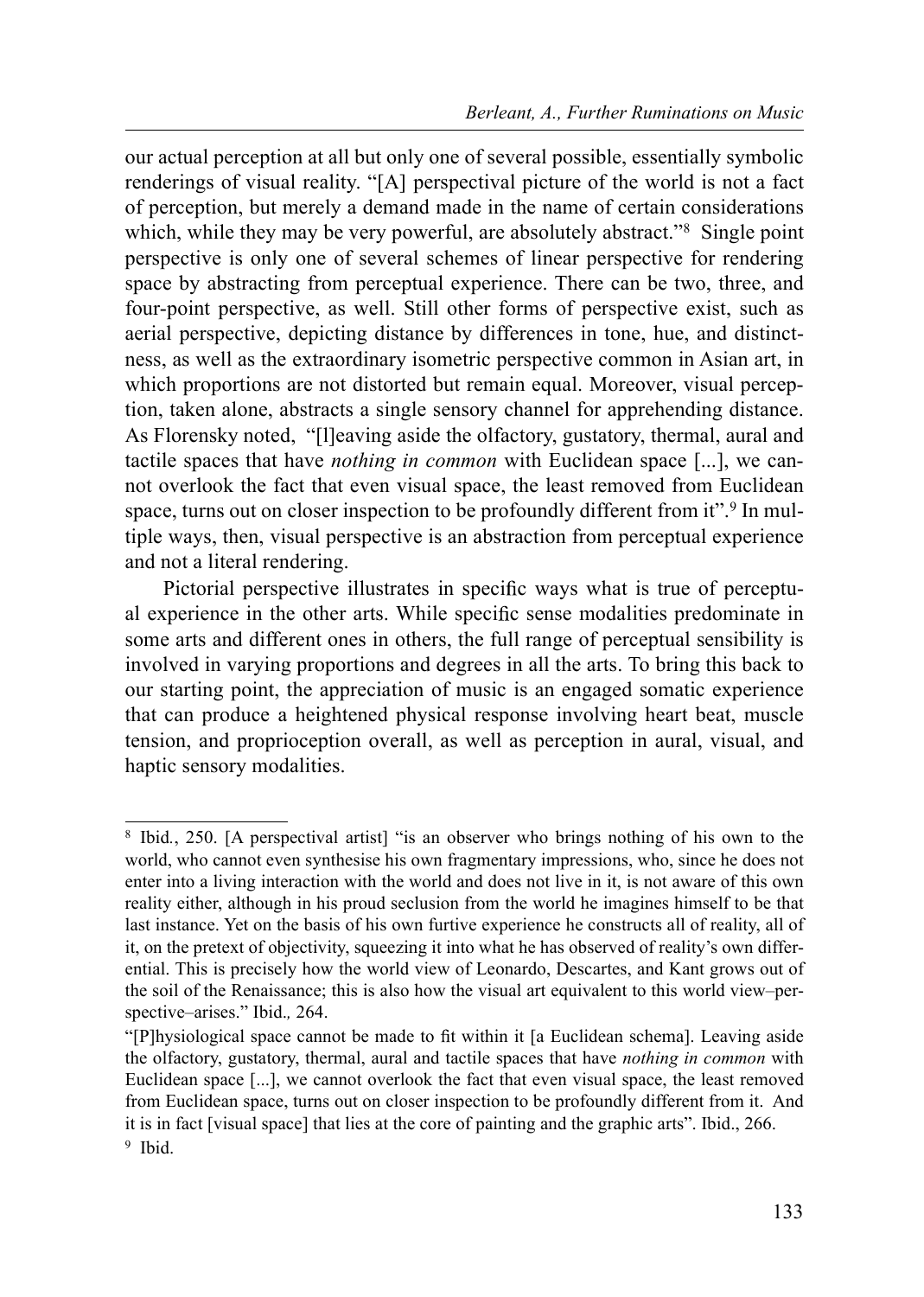All four functions – originative, performative, perceptually focused, and ap $precative - join$  and participate in the musical field. As the music moves onward, the performer follows the sonorous course shaped originally by the composer, recreating it in the way laid out by the composer, re-composing, as it were, the musical movement. And the active, participatory listener does both, empathizing directly with the performer in following the course set out by the composer in realizing the sound. None of these functions proceeds independently of the others. Appreciation is an engaged, integrative experience of living sound.

Music is realized, then, in this complex situation I call the aesthetic field. Taking any of its components alone distorts the situation and is the source of many of the insoluble problems that arise in attempting to explain the music, the performer, or music appreciation apart from the other constituents of the field. The sound originates with the composer, re-originates, so to speak, with the performer, and is re-embodied in the immediately ongoing auditory experience of the listener. When this all comes together in living presence, it is, as Glenn Gould once described 'ecstasy,' a "delicate thread binding together music, performance, performer and listener in a web of shared awareness, of innerness".10

## Music as exemplary

By taking musical experience as a model, it is revealing to re-cast our understanding of the other arts. One of the interesting consequences of a musical model is recognizing the central place of music's most salient characteristic, its performative feature. Music seems necessarily to require performance, whether through actions by a live musician or indirectly by someone controlling an electronic playback device.

Yet all the arts require some form of activation in order to be experienced. Recognizing a performative feature in art is to realize the constitutive contribution of the appreciator in arts that have no overt performer, such as painting and literature. Appreciating the visual arts needs more than passive receptivity; it requires an active eye to note the details, tonalities, and movement of the visual array. But more than the eye is involved. Changing the distance to the pictorial surface and the direction from which it is viewed can transform the visual appearance. Moreover, there is a further somatic component in responding to the height from which a painting is viewed and by the body's response in muscle tone and tension, posture, and in varying the distance and direction to the painting. There may also be a perceptual influence from the cognitive contribution of art historical and technical information on the media and craft that are em-

<sup>&</sup>lt;sup>10</sup> Glenn Gould, quoted on Kultur DVD #D2822.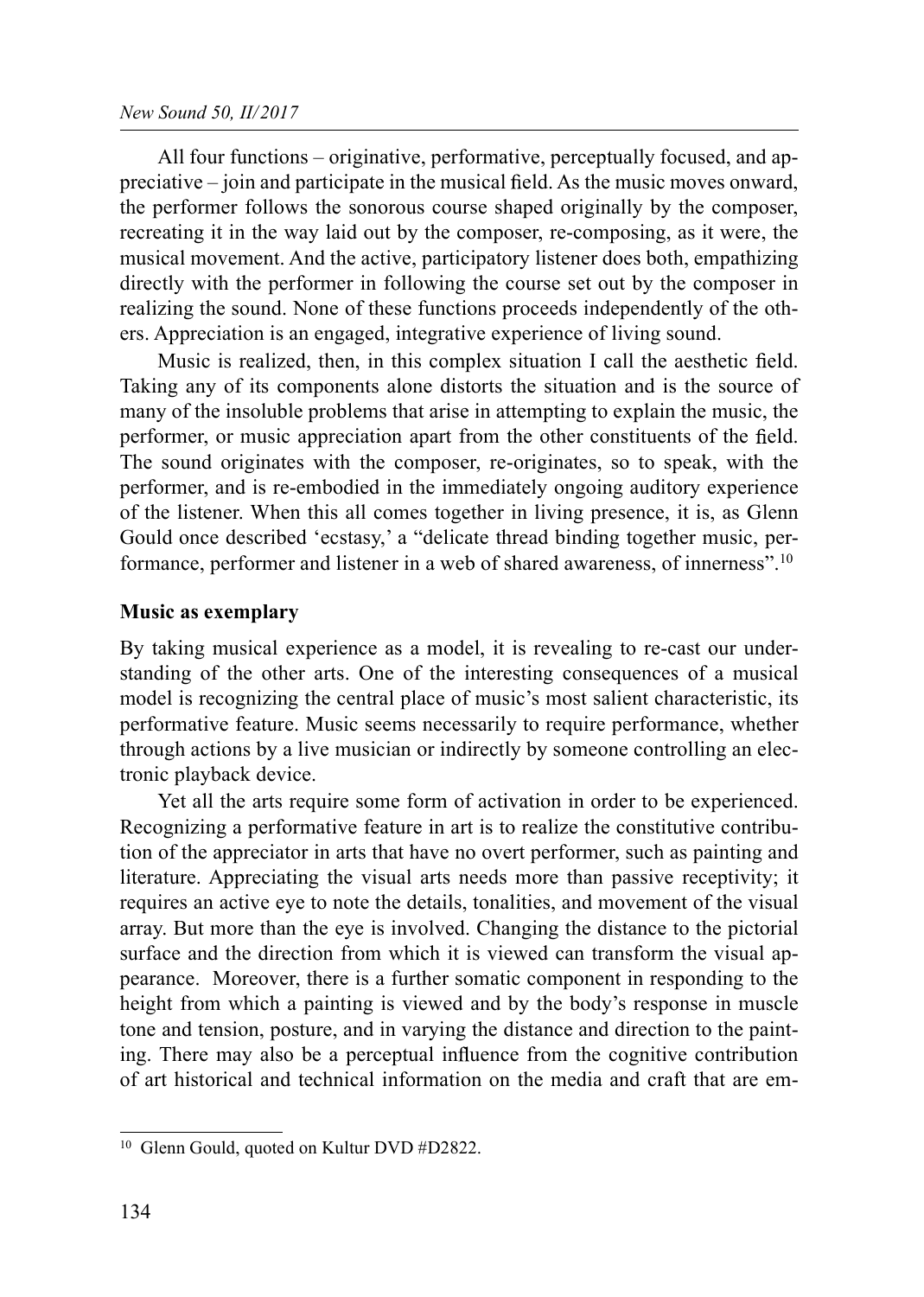ployed. Moreover, in sculpture the body makes an overt, active contribution to the experience. The apprehension of the sculptural material, of its mass, space, and volume, requires physical engagement. Apprehending sculpture's three-dimensionality is a somatic experience in which the viewer participates by regarding the sculpture from different directions and by varying the distance, as well as by responding physically to its mass volume, and surface. All these processes of appreciation exemplify the activity I have termed aesthetic engagement: the activation of art in appreciative experience rather than by distancing oneself through disinterested contemplation.<sup>11</sup>

It might seem difficult at first to locate a performer in the appreciation of literature until we recognize that the material of literature is not words, as such, but the imaginative experience that language evokes through linguistic sound, meaning, and action. The reader thus becomes a performer of the text: through active imagination, the reader contributes sensible substance to language. Perhaps this is most obviously visual, but other sensory modes may also be evoked, often imaginatively but sometimes literally: sound, touch, bodily tension, respiration, and movement. Once we recognize that full appreciation is not passive reception but requires active engagement, we can discover a performative function in every artistic mode.

The musical object is also elusive. Despite the efforts of some aestheticians to ontologize music by somehow constructing it into an object that can be appreciated and judged, this is pure fabrication. No object can be located because there is no object. Musical sound is embedded in the occasion, in the many-faceted experience of active listening. As on every occasion of aesthetic appreciation, there is a perceptual focus. Often this can be located in an object but an identifiable object is not necessary. Focused experience is central. And such focus is not exclusively auditory or visual or the province of any single sense receptor. It is the experience of perceptual engagement of the whole person as a bio-cultural being embedded in a society and a history. The usual way of describing this as disinterested aesthetic contemplation, as psychical distance, to use Bullough's term, is unsatisfactory. This psychologizes the experience, rendering it subjective and wholly mental, ignoring the body's contribution, the effect of the setting, and the other contextual factors that influence appreciation.

A more accurate description of the appreciative occasion is to consider it an occasion of engagement, aesthetic engagement. This is an especially salutary consequence of basing our understanding of the arts on appreciative experience,

<sup>&</sup>lt;sup>11</sup> "What Is Aesthetic Engagement?", in: Krystyna Wilkowszewska (Ed.), Aesthetics in Action, International Yearbook of Aesthetics, Vol. 18/2014, Libron, Krakow, 2015, 17–19. Also downloaded on academia.edu and Research Gate.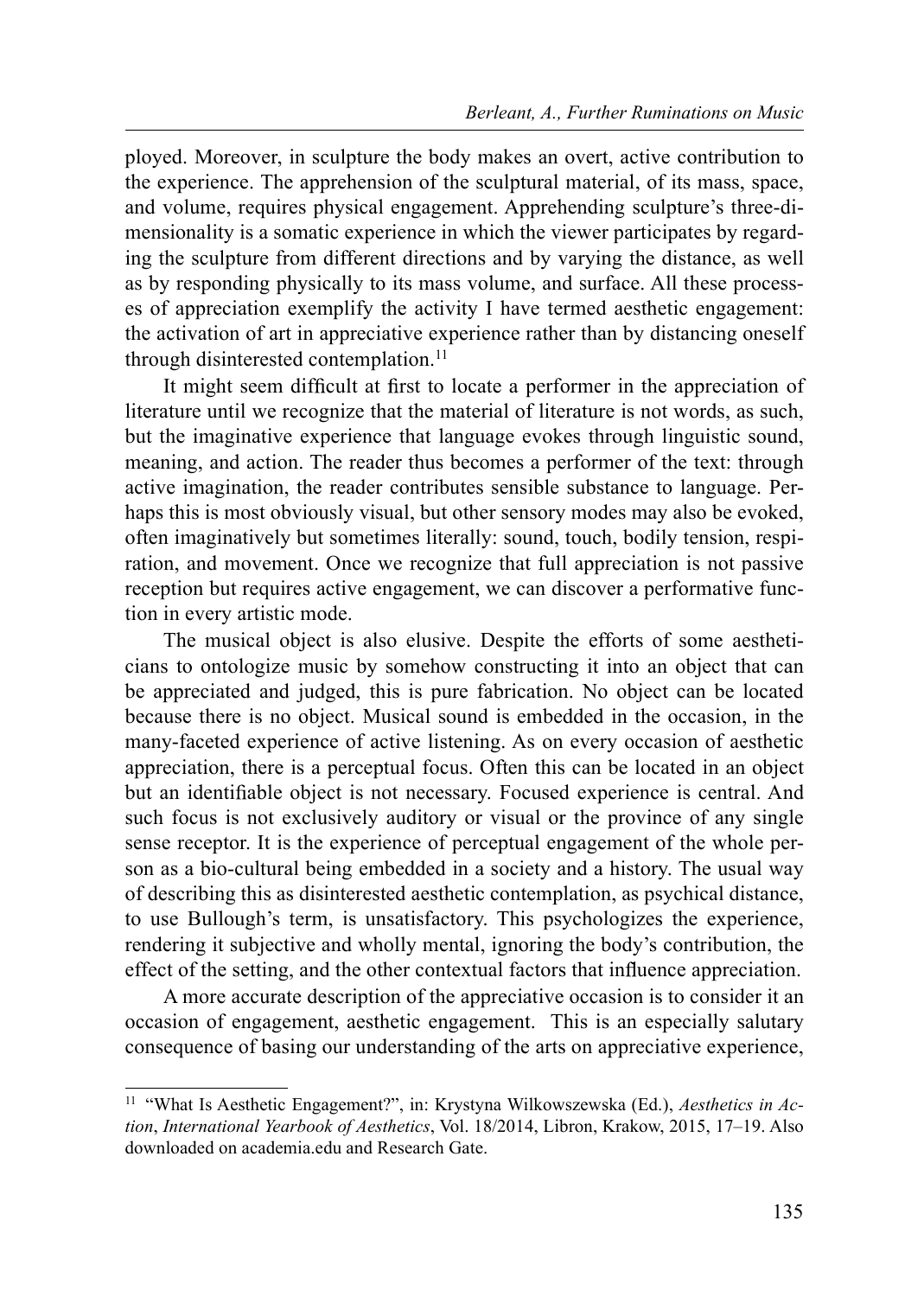for it suggests that there may be no object as such in any art.<sup>12</sup> The painting must be seen to be appreciated; without being engaged in experience, it is merely a physical object, a canvas coated with pigment. Similarly with every other art.

Literature offers a comparable example of an art whose object is elusive. Is the printed text the literary object, the poem on the page, the book in the hand? Clearly, here, too, the aesthetic focus must be the experience of literature, the movement of the text as it is read and entered in experience as a process of living through its narrative sequence of sounds and images, meanings and evocations. The musical model is suggestive here, as well.

As in appreciating music, the interplay of such features in the field experience of literature constitutes the aesthetic occasion. There is a creative contribution in the focusing, appreciation, and performance of perceptual experience so that these functions fuse and can be described only in relation to one another as an activity of human sensibility in full perceptual engagement. On such an account, music becomes truly exemplary. It liberates us from misleading questions, from false quests, from inherited presuppositions, and from other such obstacles to free and engaged aesthetic appreciation. Living in the sound is living in perceptual experience. It is the exemplar of every art and the true substance of appreciation.

## Works cited

- Berleant, Arnold: The Aesthetic Field: A Phenomenology of Aesthetic Experience. Springfield, Ill., C.C. Thomas, l970.
- ---: Art and Engagement. Philadelphia: Temple University Press, 1991.
- ---: "Art without Object," in: Re-thinking Aesthetics, Rogue Essays on Aesthetics and the Arts. Farnham, UK & Burlington, VT: Ashgate, 2004.
- ---: "Ruminations on Music as an Exemplary Art", New Sound, 40, II/2012, 201–8.
- ---: "What Is Aesthetic Engagement?", Contemporary Aesthetics, 12 (2013); Aesthetics in Action, International Yearbook of Aesthetics, Vol. 18/2014, 17–19. Also downloaded on academia.edu and Research Gate.

Buchler, Justus: The Metaphysics of Natural Complexes. New York: Columbia U.P., 1966.

- Florensky, Pavel: Beyond Vision, Essays on the Perception of Art. London: Reaktion Books, 2002.
- Gould, Glenn quoted on Kultur DVD #D2822.

Kant, Immanuel: Critique of Judgment, §5.

Pappas, Gregory: John Dewey's Ethics: Democracy As Experience. Bloomington: Indiana University Press, 2008.

<sup>&</sup>lt;sup>12</sup> See Arnold Berleant, "Art without Object," in: Re-thinking Aesthetics, Rogue Essays on Aesthetics and the Arts, Farnham, UK & Burlington, VT, Ashgate, 2004, 179–193.